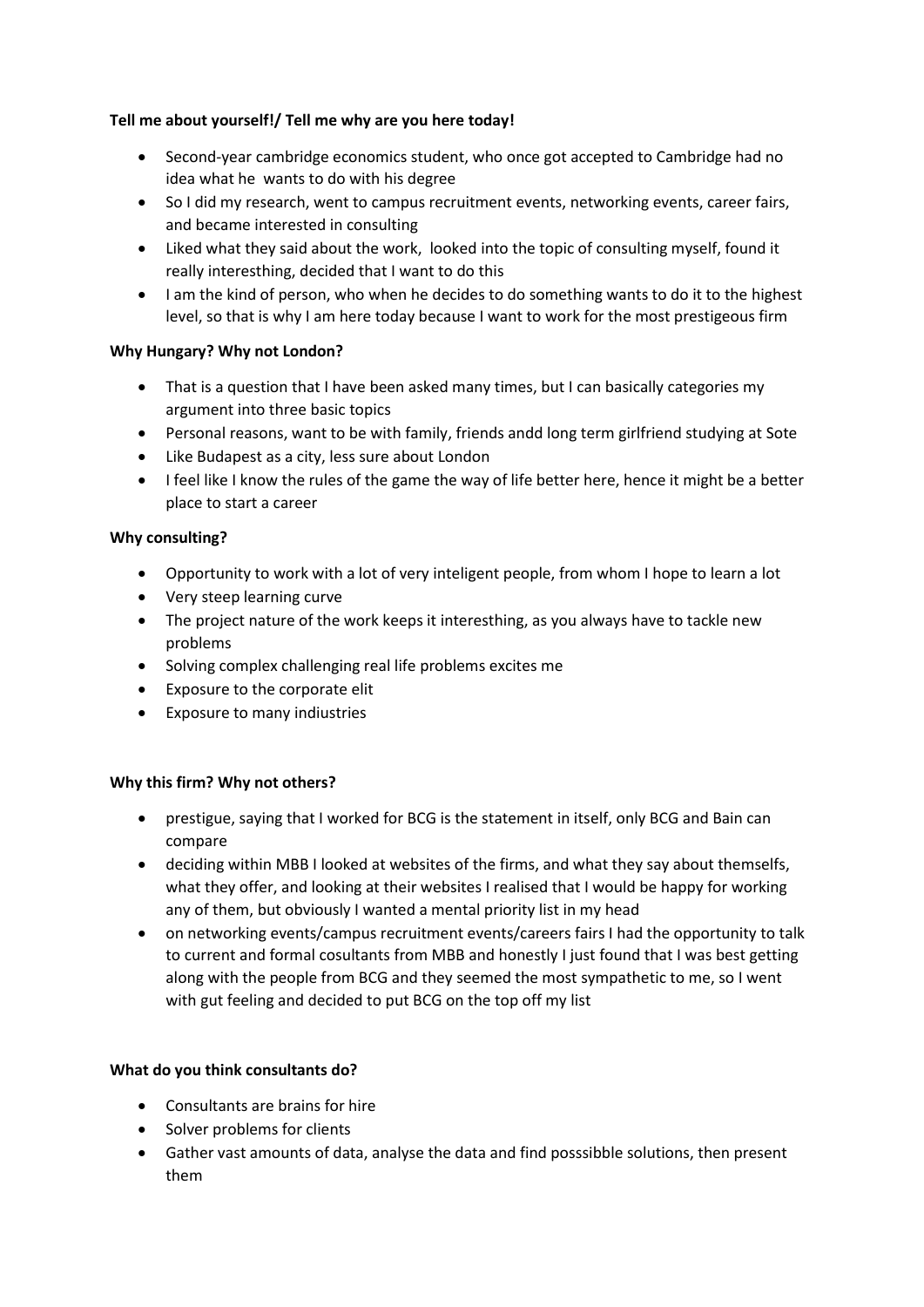### **Tell me about a time you showed leadership skills!**

- Cardboard boat building, every year in Cambridge this race takes place after exams
- Friends started to make it before the exams, but used a toxic glue, hence the half-made boat has to be thrown out the window
- had to start from scratch with the previous teamleader quitting do to the incident with the toxic glue, team in debate about a who is to blame, managed to calm them down, started to organise priority list to do, handed out task and became quickly the new team leader
- Took over the team with only 5 days to go until race day, with not having enough time to execute on the original plan of making a honeycomb like structure for the base of the boat, so we had to start over from scratch with no plans, I ordered the team to make the side panels of the boat, while I was thinking of how to do the base of the boat to support us
- Managed to come up with an idea on the go, of making the base out of cylinders used for architecture students to store their drawings in due to their structural stability
- Managed to pull of the construction of the boat in 5 days, got a 5.5 meter long 4 person boat which weighted about 80 kg, and won  $3<sup>rd</sup>$  place in the speed race and first place in the unofficial contest of last boat standing in the ensuing water battle

### **Tell me of a time you were a team player!**

- Future Hungary, last 2 weeks there is always a lot of work to do before a conference, but situation amplified by the coronavirus situation, everything got pushed beyond the last minute, firms cancelling? participants canceling?, ethical dilemma of cancelling?..
- Work included, accomodation problems, travel subsidy, workshop and speaker allocation, emails to participants, CV collection and classification
- Neglecting academic work for the team, worked really hard and pulled off some really late nights, to manage to do everything in time
- Result we managed to host an amazing conference with a big succes

#### **Give me an example of a time when you persuaded a group**

• Future Hungary, Ambassador program

#### **Tell me about a recent crisis that you handled!**

- Future Hungary, last 2 weeks there is always a lot of work to do before a conference, but situation amplified by the coronavirus situation, everything got pushed beyond the last minute, firms cancelling? participants canceling?, ethical dilemma of cancelling?..
- Work included, accomodation problems, travel subsidy, workshop and speaker allocation, emails to participants, CV collection and classification
- Neglecting academic work for the team, worked really hard and pulled off some really late nights, to manage to do everything in time
- Result we managed to host an amazing conference with a big succes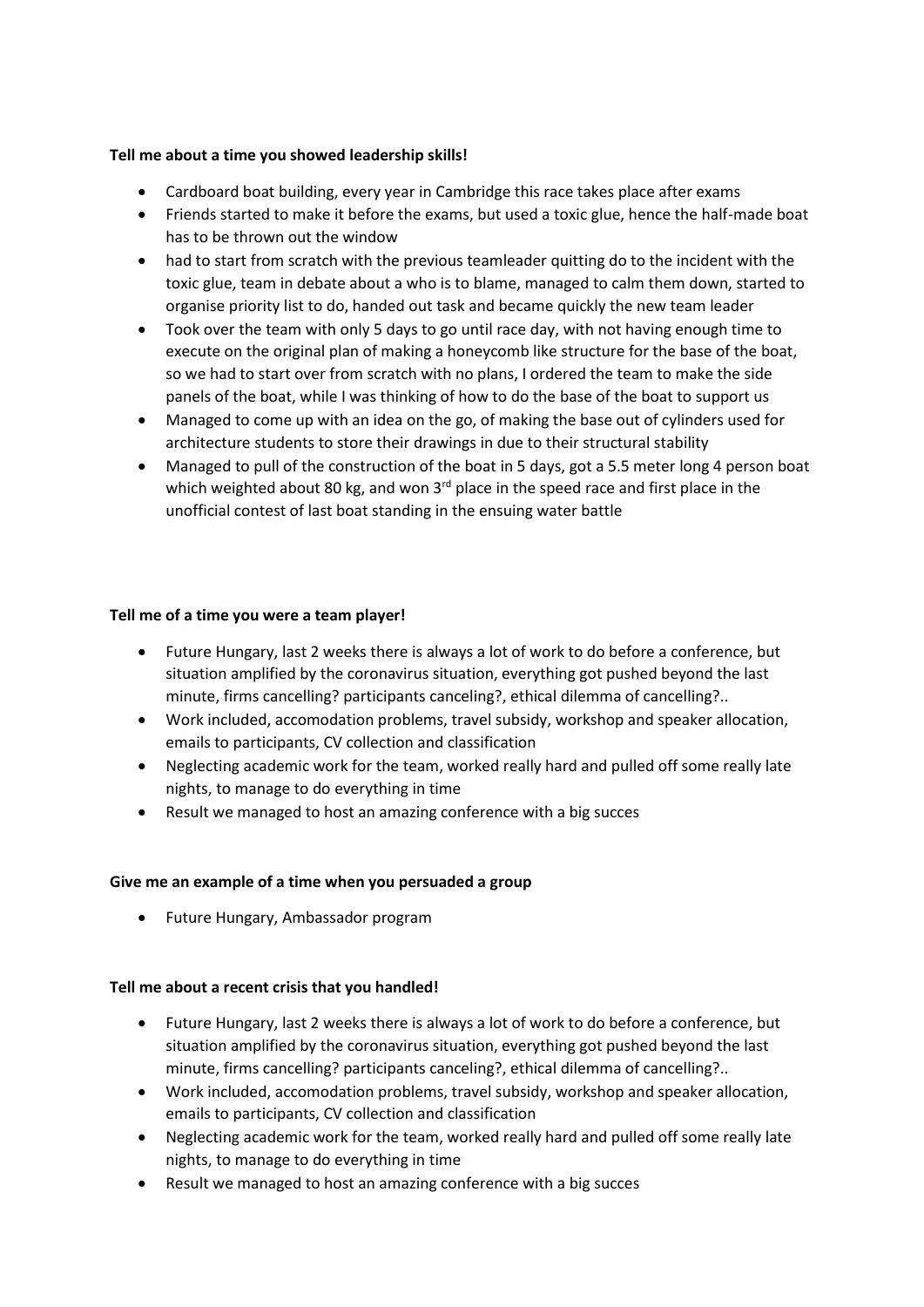• Acces Officer, coronavirus crisis, no school meetings, searched contact and persuaded people to achieve to be included in an email sent out to all schools

### **Have you ever failed in anything?/ Tell me about a time you failed at something!**

- getting to the Olimpics first time
- driving, had to take extra classes
- getting a 2.1 in Cambridge
- being unable to run, because of taking medical steroids
- My approach to failing was always the same, I doubled my efforts, pushed harder than before and sofar that has always led to results

## **What accomplishments have given you the greatest satisfaction?**

- Getting into cambridge
- Getting a silver medal at the Olimpics
- Getting tenth place at the half marathon

#### **What experiences/skills do you feel are transferable to our organisation?**

#### **What are your 3 biggest weakness?**

- Grammar, writing correctly, especially in Hungarian, but I am aware of it and working on it with using various built in grammar correction softwares such as Grammarly
- Being bad at balancing work and leisure, either 100% work or 100% leisure, hard time finding a healthy 80-20 split, working on it by using timers, and pre-setting intervals for work and leisure as well
- Cannot be satisfied, always wanting more

#### **What are your 3 biggest strenght?**

- creative strategic thinking, I feel like I was many time able to come up with creative solutions to overcome problems (FH, F+F festival)
- ability to foresee critical problems in practice, I spot problems at planning stage that others don't think of, but would actually be really hinder our success in practice
- analitical thinking combined with good communication and interpersonal skills

#### **Why should I hire you?**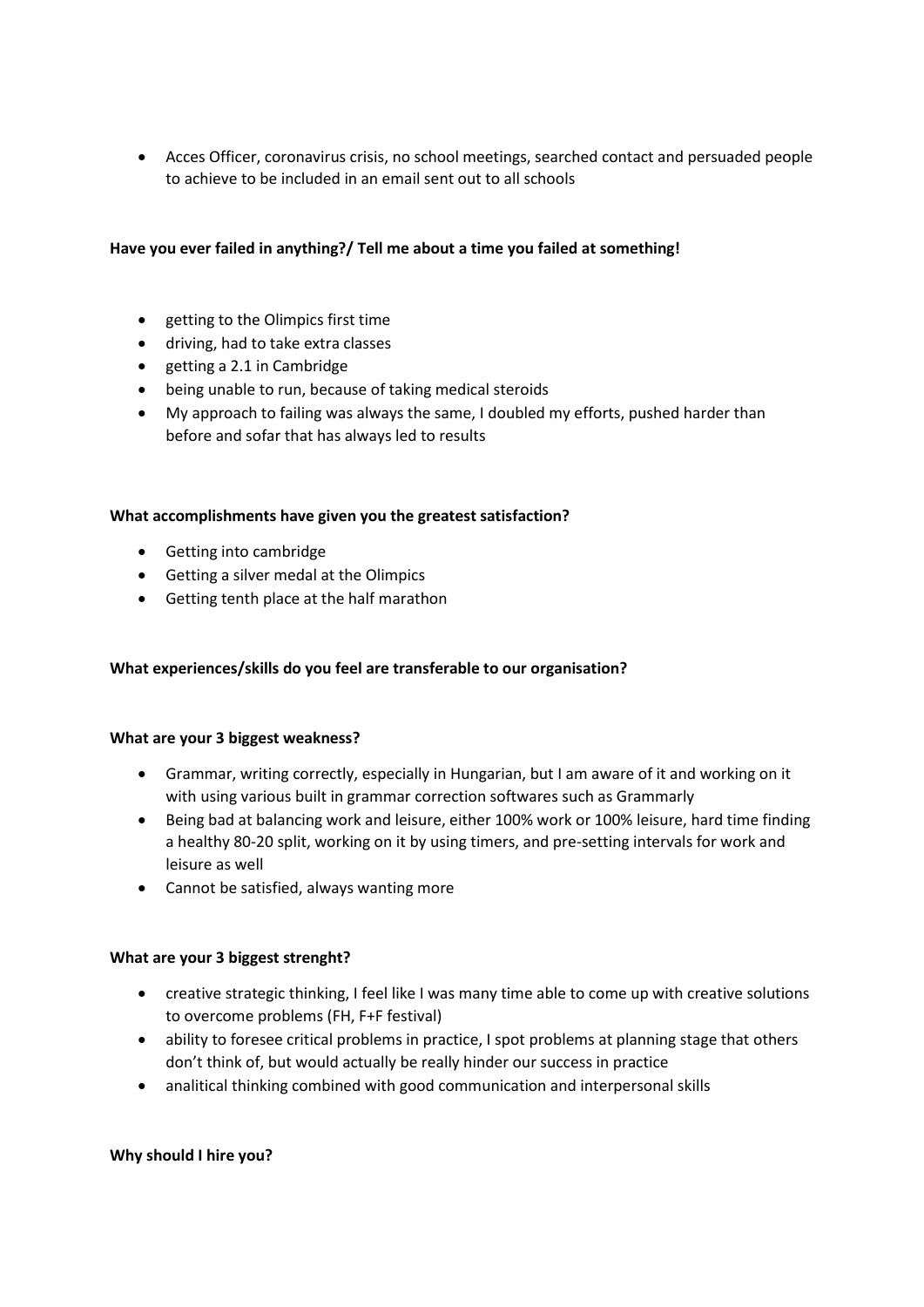## **How would your previous boss/friend/sibling describe you in 1/3/5 words?**

- Hardworking
- reliable
- honest
- clever
- funny

## **What do you do in your freetime?**

- 4 Sports, long distance running, cycling, rock climbing (bouldering and via ferratas and a bit of lead climbing), skiing (Varsity race being part of the Cambridge team)
- reading daily bbc, index, economist
- cooking
- hanging out with friends

### **What is your leadership style?**

## **What makes a good consultant?/ Describe the qualities of a good consultant!**

- good anylitical thinking
- numerical skills
- attention to detail, precisity
- creativite strategic thinking
- teamworker
- good communication skills
- ability to process vast amount of data and find the important parts of it
- natural leader
- ability to work long and hard hours
- stress resiliance

## **What are some important ethical considerations for consultants?**

#### **Describe a time you had to lead a team through a difficult challenge**

- Cardboard boat building, every year in Cambridge this race takes place after exams
- Friends started to make it before the exams, but used a toxic glue, hence the half-made boat has to be thrown out the window
- had to start from scratch with the previous teamleader quitting do to the incident with the toxic glue
- Took over the team with only 5 days to go until race day, with not having enough time to execute on the original plan of making a honeycomb like structure for the base of the boat, so we had to start over from scratch with no plans, I ordered the team to make the side panels of the boat, while I was thinking of how to do the base of the boat to support us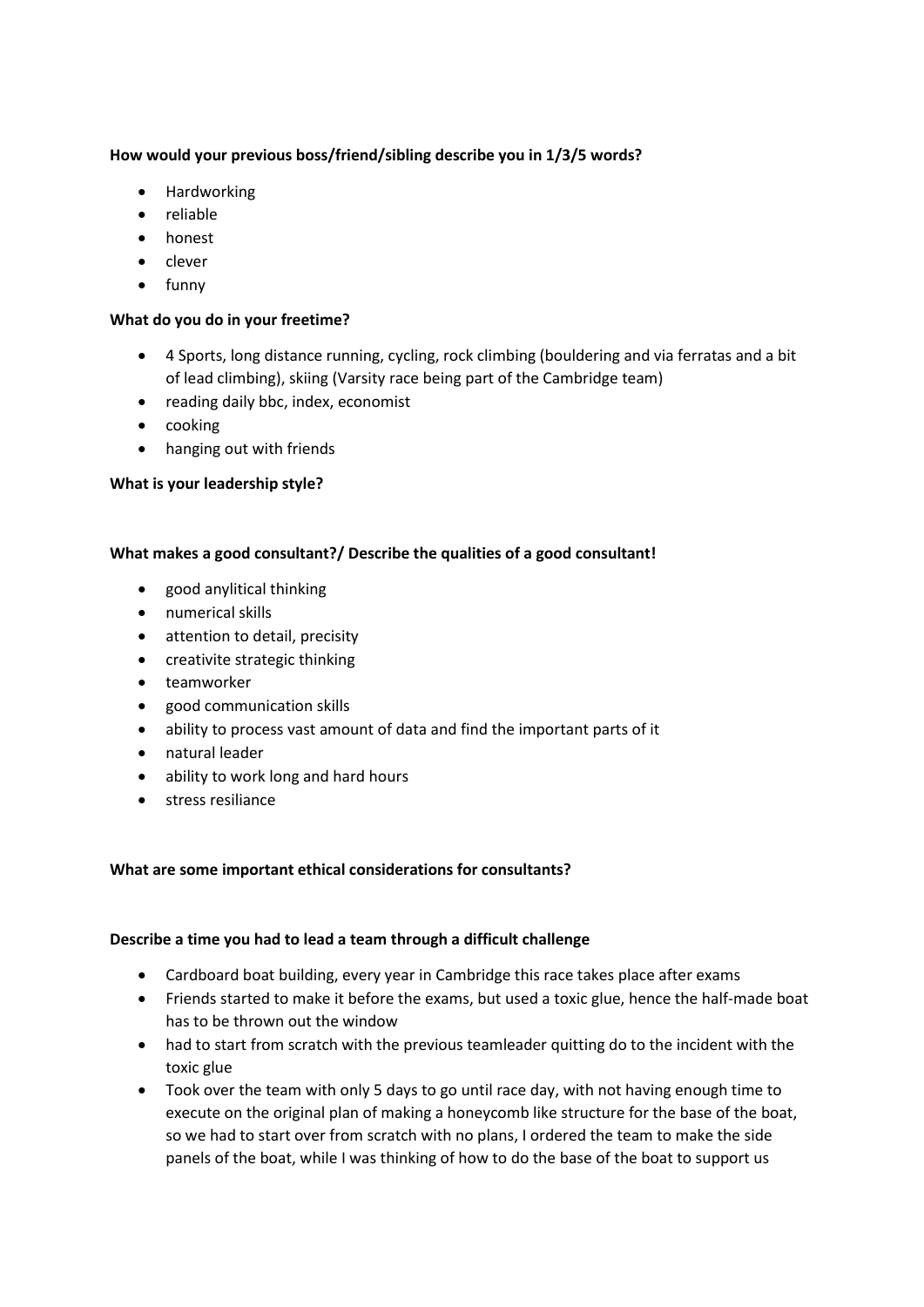- Managed to come up with an idea on the go, of making the base out of cylinders used for architecture students to store their drawings in due to their structural stability
- Managed to pull of the construction of the boat in 5 days, got a 5.5 meter long 4 person boat which weighted about 80 kg, and won  $3<sup>rd</sup>$  place in the speed race and first place in the unofficial contest of last boat standing in the ensuing water battle

#### **Tell me about a company you admire**

- SpaceX, I admire excellence and pushing the limits of what is possible, and SpaceX represents both of that for me
- They massively lowered the cost of transporting cargo to the ISS
- They are able to land back rockets to the surface in one piece, like as if rocket science was not enough difficult to begin with
- And they are ultimately doing something, that I believe will eventually benefit the entire human race

### **Tell me about a recent article that you have read**

- China's position after the coronavirus crisis, will it become stronger or weaker?
- Supply chain reorganisation? Geopolitical reorganisation with China's "successful handling of the virus, Trump's WHO pull-out
- coronavirus crisis will impact the economy in a structural-way? Supply chain reorganisation? Inflation pressure? New unconventional monetary responses?

#### **Tell me about a recent merger/acquisition**

#### **Tell me about a project that didn't go well and why and what you would do differently next time?**

- CV collection at FH, president assumed everyone will send their CVs in based on last year, I believed him, so on his advice I did not build it into our website a mandatory CV handing in system, which would have probably cost me an afternoon to do so, given that I had no expertise in the matter
- We were not getting emails, so had to write people personally asking them for their CVs, which was very time consuming, but yielded efforts in the end
- I should have gone with my gut feeling and done the CV handing in system to begin with without assuming on the president's advice that they will send their CVs in, that way our team would have had way less work

#### **Tell me about a time when you had to convince someone to change their mind**